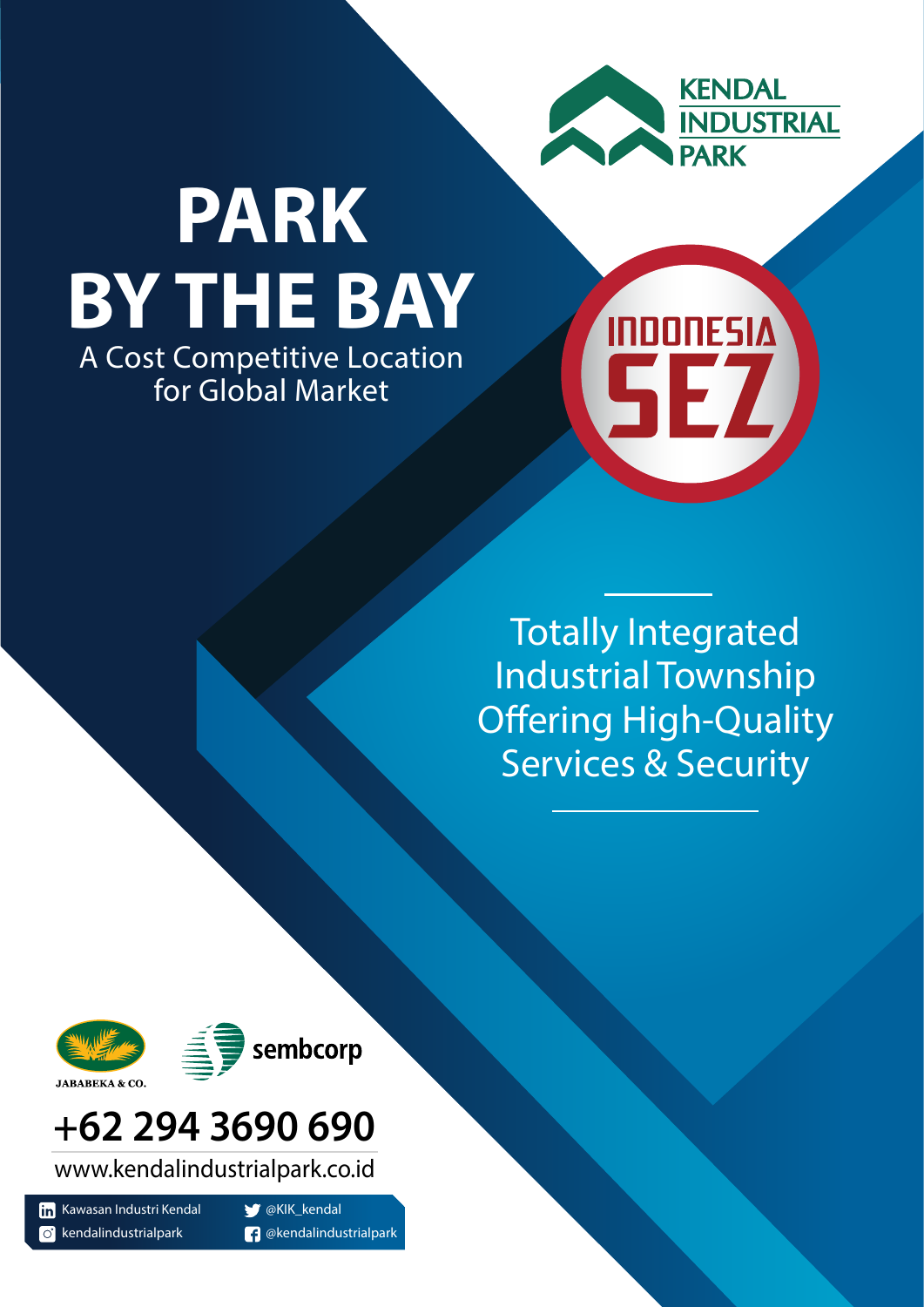

## **KENDAL INDUSTRIAL PARK**

Kendal Industrial Park (KIP) is the largest industrial township development in Central Java with a total development size of 2,200 hectares. KIP is also a joint venture between two industrial developers in South East Asia naming Sembcorp Development Ltd from Singapore and PT Jababeka Tbk from Indonesia.

### **TARGETED INDUSTRIES**



### **PRODUCTS**



INDUSTRIAL LAND PLOTS READY BUILT FACTORY COMMERCIAL AREA RESIDENTIAL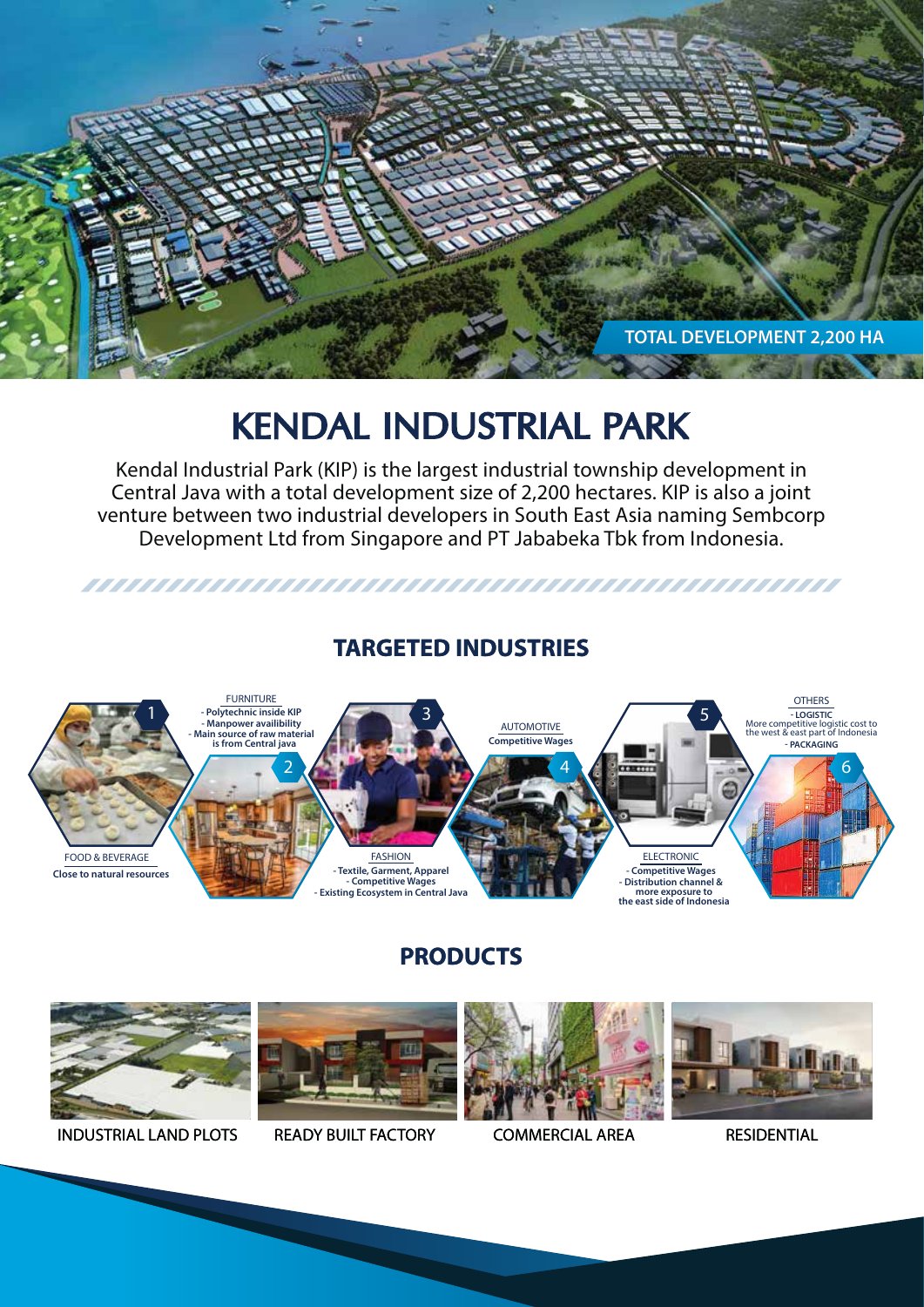## **6 REASONS WHY INVESTORS CHOOSE KENDAL INDUSTRIAL PARK**

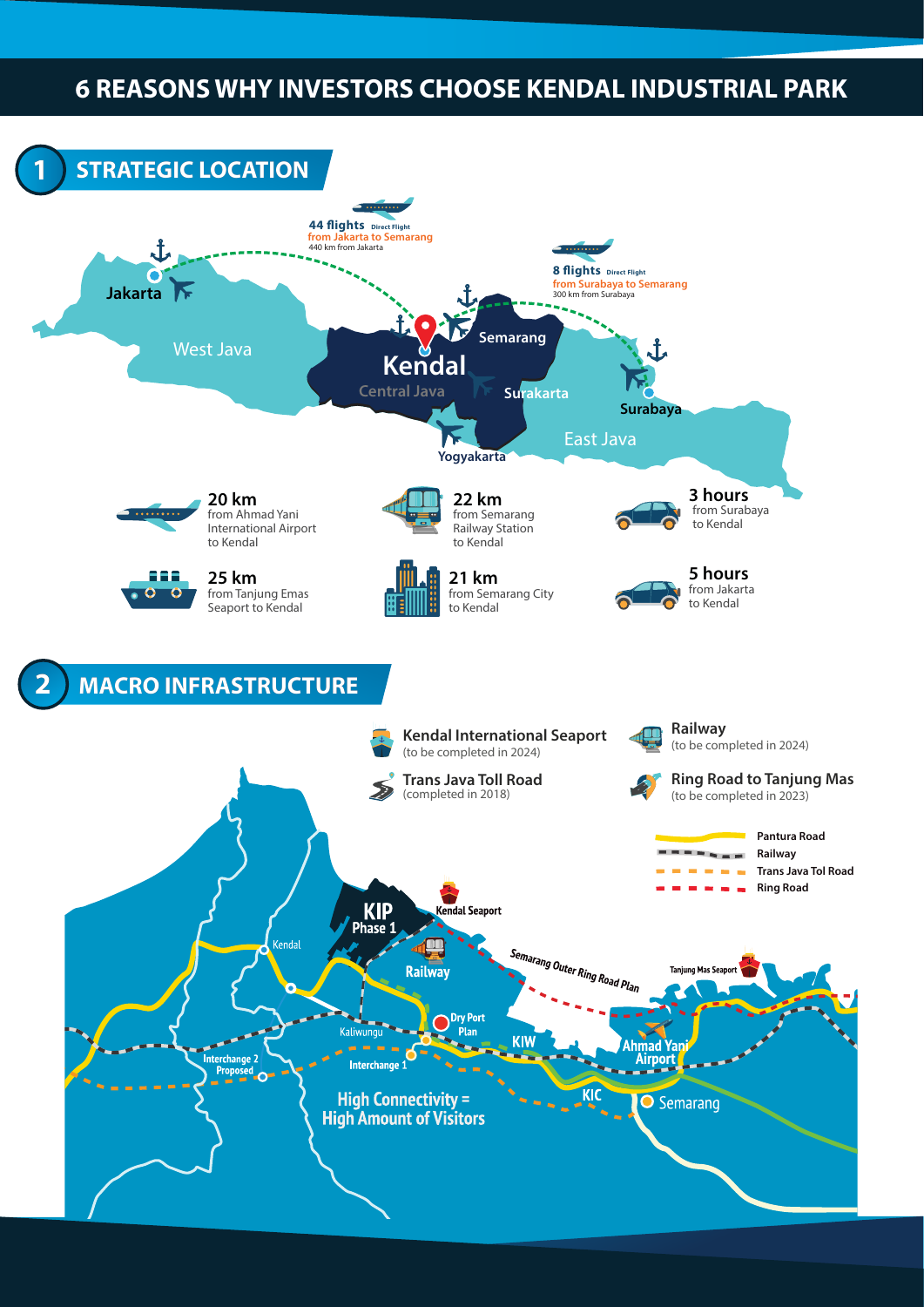### **3 READILY AVAILABLE MANPOWER & COMPETITIVE WAGES**



POLYTECHNIC FURNITURE KENDAL DIPONEGORO UNIVERSITY



mm -111111 minus **PS533 HELL** ਜਾ



SKILLED MANPOWER VOCATIONAL TRAINING INSTITUTE





Electricity Supply



2. Reliability of Water Supply



### 1. Dual Feeder 2. Reliability of 3. Waste Water Treatment 4. Drainage System



*Bekasi* **Rp 4,816,921 / USD 332**

*KENDAL* **Rp 2,340,312 / USD 161**

*Surabaya* **Rp 4,375,479 / USD 302**

*Bogor* **Rp 4,217,206 / USD 291**

*Semarang* **Rp 2,835,021 / USD 196**



*\* USD 1 = IDR 14,500*

5. Connected Road System and Fully Maintained



6. Landscape and Housekeeping



7. 24 Hours Security Patrol



8. Telecommunication Connection



9. Gas Supply

## **5 ONE-STOP SOLUTION**

Kendal Industrial Park provides one-stop service for fast startup and hassle-free operations to ensure your business runs smoothly.



BKPM 3-hours & KLIK Licensing Service



Recruitment



On-site Logistics



Patrols

Estate Maintenance Services



Import duty/taxes not collected

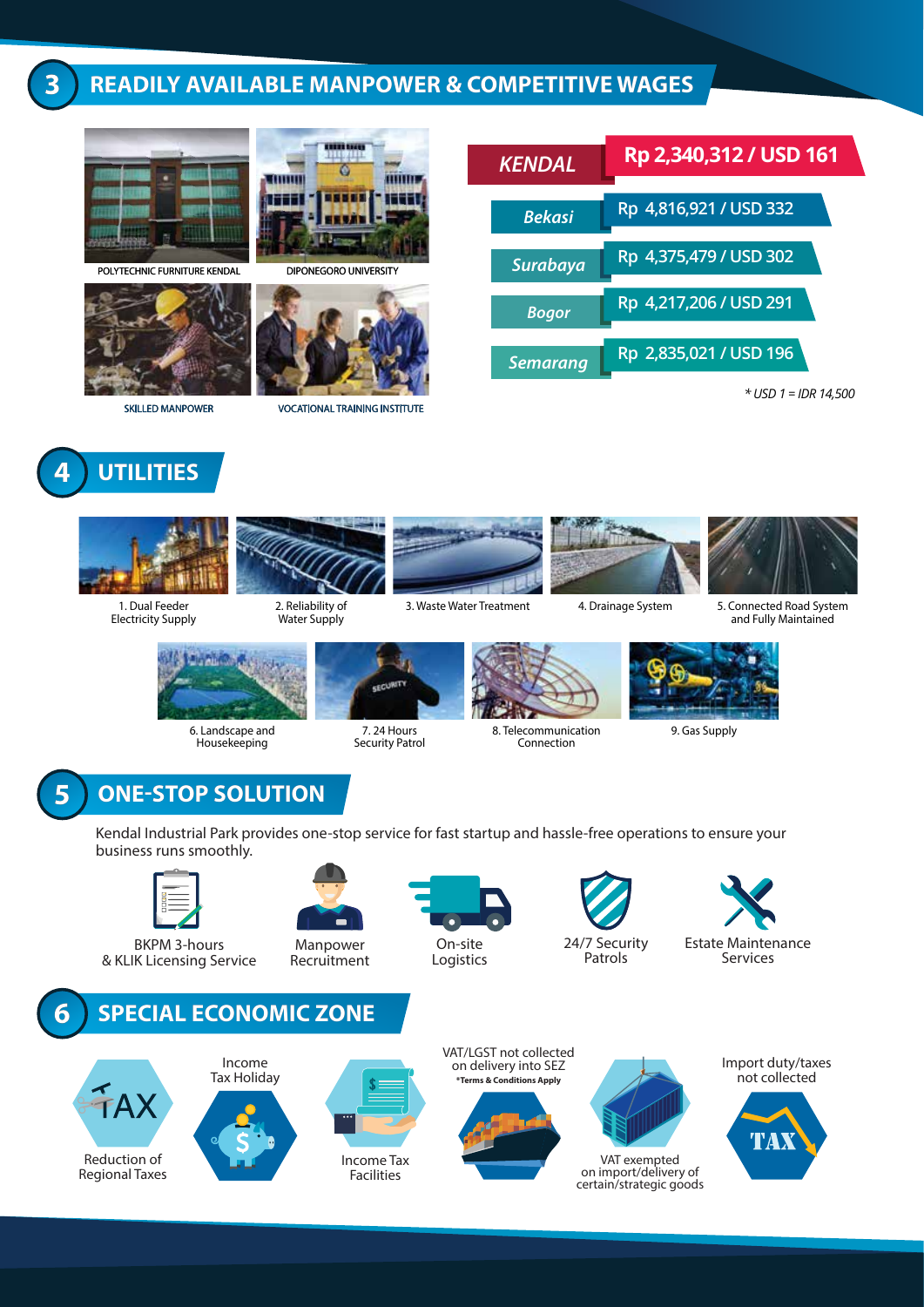### **PROCEDURE OF INVESTMENT LICENSING SERVICE**





Investor consults with Director of Investment service regarding his/ her plan and also submits the required data and documents.

Investor waits while the Priority Investment officer works on the investment licenses

#### **PREPARE YOUR DOCUMENTS**

- **1 Investor identity as the prospective shareholders ID Card/Passport and/or Deed of Establishment (Indonesian company) or Article of Association (foreign company)**
- 2 Flowchart on business activities workflow from raw **material production until finished products**

#### **REQUIREMENT FOR UTILIZING THE 3 HOURS SERVICES :**

- **1 Planned value of investment at least IDR 100 billion**
- **2 and/or absorbing at least 1,000 local workers**
- **3 Application must be submitted directly by at least one candidate of the proposed company shareholder**